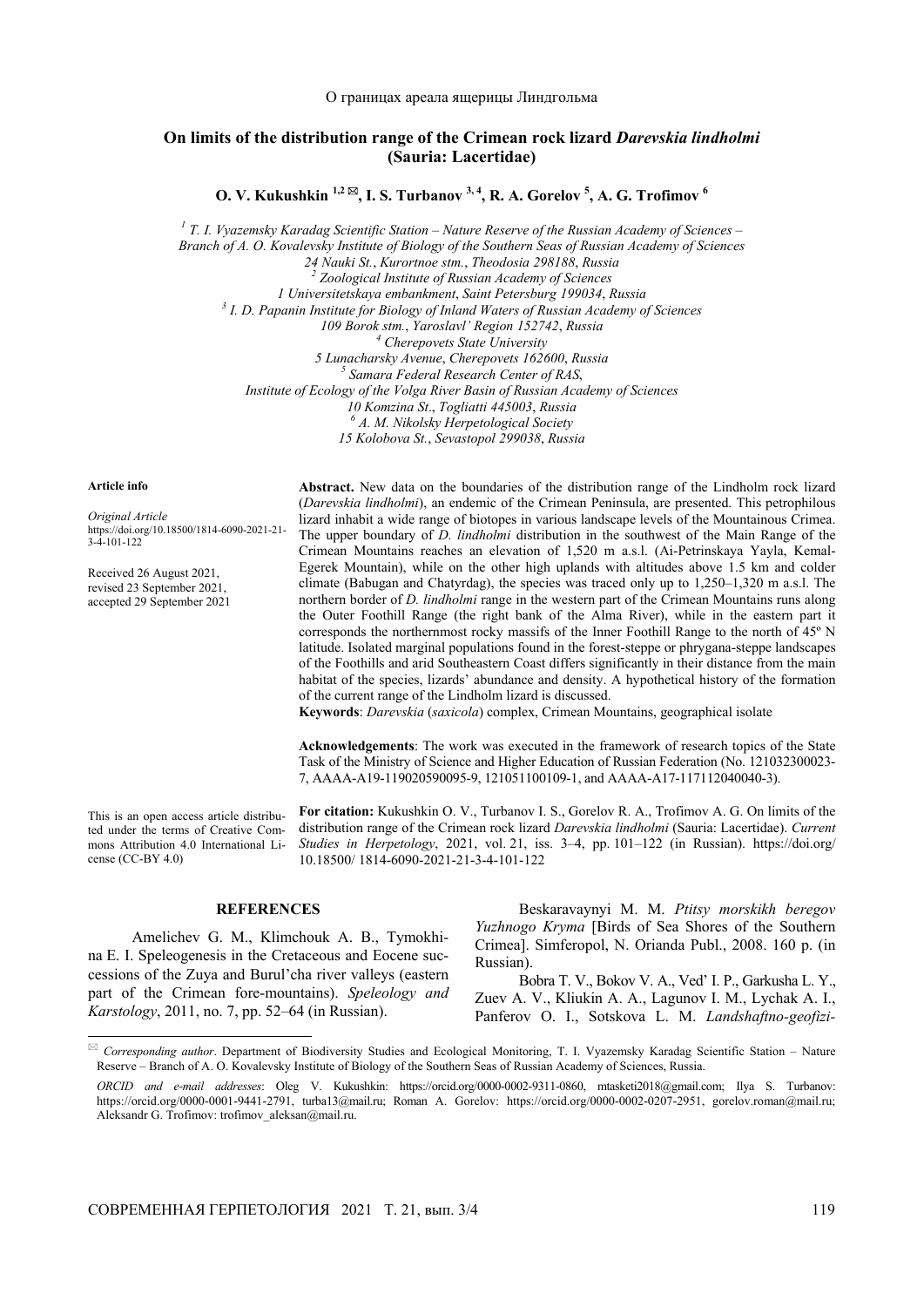*cheskie usloviya proizrastaniya lesov yugo-vostochnoyi chasti Gornogo Kryma* [Landscape-geophysical Conditions of Forest's Growing in Southeast Crimea]. Simferopol, Tavriya-Plus Publ., 2001. 136 p. (in Russian).

Bokov V. A. *Transformatsiya landshaftno-ekologicheskikh protsessov v Krymu v XX veke – nachale XXI veka* [Transformation of Landscape Ecology Processes in Crimea: XX–XXI Centuries]. Simferopol, Dolya Publ., 2010. 304 p. (in Russian).

Brauner А. Preliminary communication on reptiles and amphibians of Crimea, Kuban region, Volyn and Warsav provinces. *Notes of Novorossiysk Society of Naturalists*, 1905, vol. 28, pp. 1–14 p. (in Russian).

Vakhrushev I. B. Genesis of Adalar Rocks near Southern Coast of Crimea. *Kultura narodov Prichernomorja*, 2000, no. 14, pp. 11–14 (in Russian).

Vakhrushev B. A., Amelichev G. N. To an issue of the possibility of glaciation of the Crimean Mountains. *Fizicheskaya geografiya i geomorfologiya*, 2001, vol. 40, no. 1, pp. 1–11 (in Russian).

Vazhov V. I. *Tselebnyi klimat* [The Healing Climate]. Simferopol, Tavriya Publ., 1983. 96 p. (in Russian).

Ved' I. P. *Klimaticheskyi atlas Kryma* [Climatic Atlas of Crimea]. Simferopol, Tavriya-Plus Publ., 2000. 120 p. (in Russian).

Garkusha L. Y., Bagrova L. A. Composition, structure and modern environmental state of "dubki" at the forest-steppe belt of the Crimea mountains. *Ekosistemy*, *ikh optimizatsiya i okhrana*, 2012, iss. 6, pp. 62–75 (in Russian).

Garkusha L. Y., Bagrova L. A., Pozachenyuk E. A. The diversity of Crimean landscapes with the Mediterranean elements of flora. *Scientific Notes of Taurida National V. I. Vernadsky University*, *Ser*.: *Geography*, 2012, vol. 25 (64), no. 2, pp. 36–47 (in Russian).

Gorbunov R. V., Gorbunova T. Y., Kononova N. K. Climatic norms of the air temperature on the territory of the Crimean Peninsula. *Kultura narodov Prichernomorja*, 2014, no. 278, iss. 2, pp. 89–94 (in Russian).

Danielyan F. D. The influence of unfavorable aspects of surrounding of eggs of unisexual and bisexual forms of Armenian rock-lizards during incubation. *Biological Journal of Armenia*, 1971, vol. 24, no. 2, pp. 118– 126 (in Russian).

Darevsky I. S. *Skal'nye yashcheritsy Kavkaza* (*sistematika*, *ekologiya i filogenezis polimorfnoyi gruppy kavkazskikh yashcherits podroda Archaeolacerta*) [Rock Lizards of the Caucasus (Systematics, Ecology and Phylogenesis of the Polymorphic Group of Caucasian Lizards of Subgenus *Archaeolacerta*)]. Leningrad, Nauka Publ., 1967. 214 p. (in Russian).

Didukh Ya. P. *Rastitel'nyi pokrov Gornogo Kryma* (*struktura*, *dinamika*, *evolutsiya i okhrana*) [Vegetation Cover of the Mountainous Crimea (Structure, Development, Evolution and Protection)]. Kiev, Naukova dumka Publ., 1992. 256 p. (in Russian).

Doronin I. V. The use of GIS for the analysis of the distribution of rock lizards *Darevskia* (*saxicola*) complex (Sauria: Lacertidae). *Current Studies in Herpetology*, 2012, vol. 12, iss. 3–4, pp. 91–122 (in Russian).

Doronin I. V., Tuniyev B. S., Kukushkin O. V. Differentiation and taxonomy of the rock lizards *Darevskia* (*saxicola*) complex (Sauria: Lacertidae) according to morphological and molecular analyses. *Proceedings of the Zoological Institute of RAS*, 2013, vol. 317, no. 1, pp. 54–84 (in Russian).

Yena V. G., Yena Al. V., Yena An. V. 2001. Reserved Crimea as a focus of the nature of the Black Sea region. *Kultura narodov Prichernomorja*, 2001, no. 21, pp. 13–17 (in Russian).

Yena V. G., Yena Al. V., Yena An. V. *Kratkyi geograficheskyi slovar' Kryma* [Concise Geographical Dictionary of Crimea]. Simferopol, Bisnes-Inform Publ., 2011. 264 p. (in Russian).

Zinenko O. I., Goncharenko L. A*. The Catalogue of Collections of the Museum of Nature of V. N. Karazin's Kharkiv National University. Reptiles* (*Reptilia*): *Rhynchocephalia*; *Squamata*: *Lisards* (*Sauria*), *Amphisbaenians* (*Amphisbaenia*)*.* Kharkiv, V. N. Karazin Kharkiv National University Publ., 2011. 100 p. (in Russian).

Karmyshev Yu. V., Pokusa R. V. Role of nearwater birds in the spreading of Sand lizard on the Sea of Azov islands. *Povolzhskiy Journal of Ecology*, 2003, no. 3, pp. 305–306 (in Russian).

Kidov A. A. To the study of the reproductie biology of the rock lizard (*Darevskia saxicola*, Reptilia, Lacertidae). *Zoologicheskii zhurnal*, 2020, vol. 99, no. 11, pp. 1293–1297 (in Russian). https://doi.org/10.31857/ S004451342008005X

Klimchouk A. B., Tymokhina Е. І., Amelichev G. M., Dublyansky Y. V., Staubwasser M. Determination of the age of relief and denudation rates of the south-west part of the Inner Range of the Mountainous Crimea from karstological and speleological data. *Speleology and Karstology*, 2011, no. 7, pp. 29–39 (in Russian).

Klimchouk A. B., Amelichev G. M., Tymokhina Е. І., Tokarev S. V. Hypogene karst of the eastern part of the Crimean fore-mountains. *Speleology and Karstology*, 2012, no. 8, pp. 18–49 (in Russian).

Kliukin A. A. *Ekzogeodinamika Kryma* [Exogeodynamics of Crimea]. Simferopol, Tavriya Publ., 2007. 320 p. (in Russian).

Kotenko T. I., Kukushkin O. V. Annotated lists of amphibians and reptiles of Crimean Nature reserves. *Scientific Notes of the* "*Cape Martyan*" *Nature Reserve*, 2010, iss. 1, pp. 225–261 (in Russian).

Kukushkin O. V. Materials to the study of the Eastern Crimea herpetofauna. *Karadag Nature Reserve of National Academy of Sciences of Ukraine. Annals of Nature*. Simferopol, SONAT Publ., 2004, vol. 20, pp. 191– 219 (in Russian).

Kukushkin O. V. New data on reproduction in two mass species of the True Lizards (Sauria: Lacertidae) in the Southern Crimea. *Naukovyi visnyk Uzhgorods'kogo universitetu*, *Ser*.: *Biology*, 2007, iss. 21, pp. 55–61 (in Russian).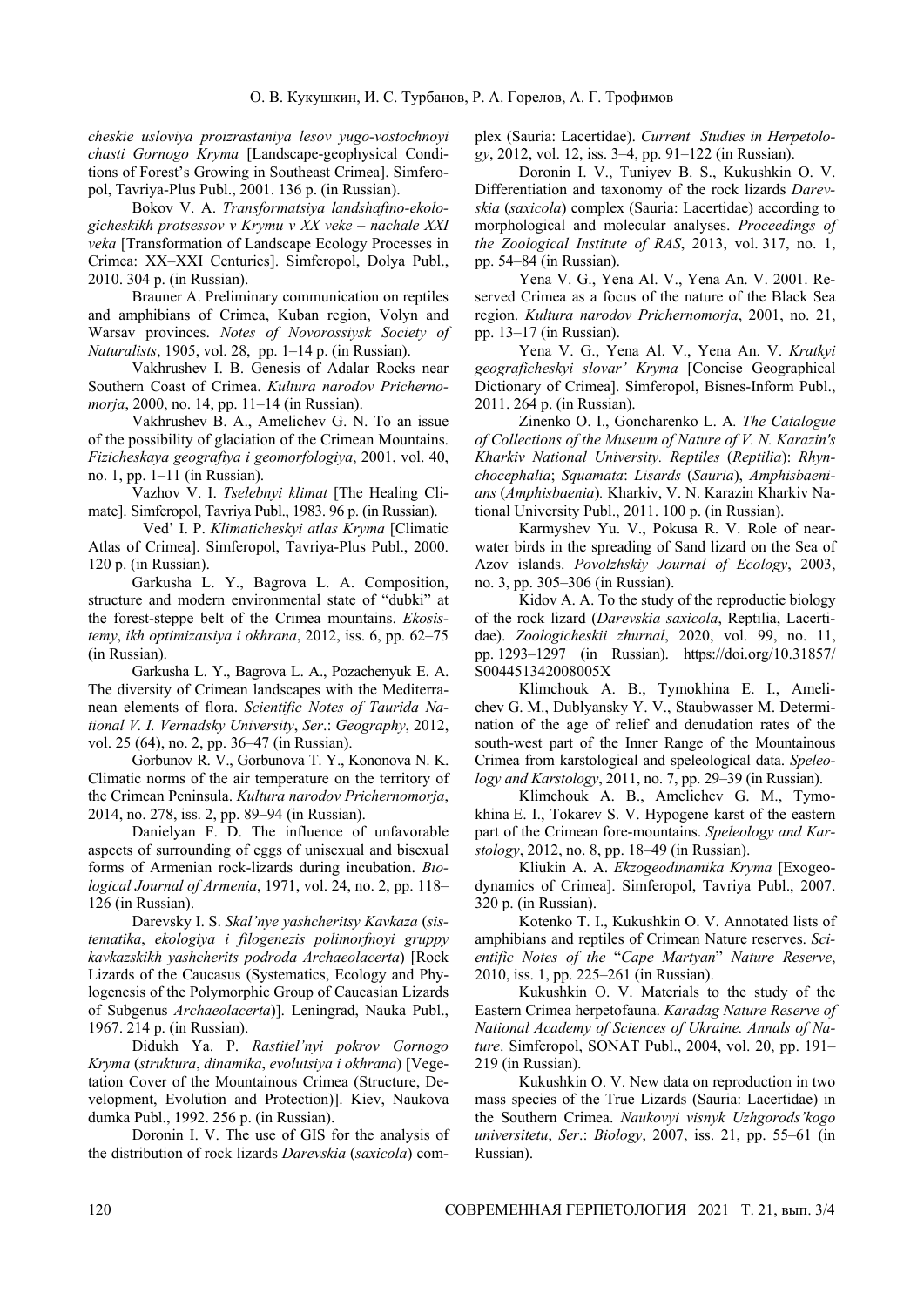Kukushkin O. V. On patterns of spatial distribution of Lindholm's rock lizard *Darevskia lindholmi* (Sauria: Lacertidae) in the South-Eastern Coast of the Crimea. *Samarskaya Luka: Problemy regionalnoyi i globalnoyi ekologii*, 2009, vol. 18, iss. 1, pp. 68–75 (in Russian).

Kukushkin O. V., Sviridenko E. Y. Finds of melanistic specimens of a rock lizard *Darevskia lindholmi* (Reptilia, Sauria, Lacertidae) in the Crimea. *Vestnik zoologii*, 2002, vol. 36, no. 3, pp. 98 (in Russian).

Kukushkin O. V., Doronin I. V., Tuniyev B. S., Ananjeva N. B., Doronina M. A. Introduction of amphibians and reptiles at the Caucasus and the Crimea: An overview and some actual data. *Current Studies in Herpetology*, 2017, vol. 17, iss. 3–4, pp. 157–197 (in Russian). https://doi.org/10.18500/1814-6090-2017-17-3-4-157-197

Kukushkin O. V., Trofimov A. G., Turbanov I. S., Slodkevich V. Y. Herpetofauna of Sevastopol city (Southwestern Crimea): Species composition, zoogeographic analysis, landscape-zonal distribution, current status and protection. *Ecosystem Transformation*, 2019, vol. 2, no. 4, pp. 4–62. https://doi.org/10.23859/estr-190530

Kukushkin O. V., Ermakov O. A., Ivanov A. Y., Doronin I. V., Sviridenko E. Y., Simonov E. P., Gorelov R. A., Khramova M. A., Blokhin I. G. Cytochrome *b* mitochondrial gene analysis-based phylogeography of a Sand lizard in the Crimea: Ancient refugium at the peninsula, late expansion from the North, and first evidence of *Lacerta agilis tauridica* and *L. a. exigua* (Lacertidae: Sauria) hybridization. *Proceedings of the Zoological Institute of RAS*, 2020, vol. 324, no. 1, pp. 56–99 (in Russian). https://doi.org/10.31610/trudyzin/2020.324.1.5

Lisetskii F. N., Marinina O. A., Buryak Zh. A. A *Geoarcheological Survey of the Historical Landscapes of Crimea*. Voronezh, Voronezh State University Publishing House, 2017. 432 p. (in Russian).

Muratov M. V. *Kratkyi ocherk geologicheskogo stroeniya Krymskogo poluostrova* [A Brief Outline of the Geological Structure of the Crimean Peninsula]. Moscow, Gosgeolteckhizdat Publ., 1960. 206 p. (in Russian).

Nikishin A. M., Alekseev A. S., Baraboshkin E. Y., Bolotov S. N., Kopaevich L. F., Nikitin M. Y., Panov D. I., Fokin P. A., Gabdullin R. R., Gavrilov Y. O. *Geologicheskaya istoriya Bakhchisarayiskogo rayiona Kryma*  (*uchebnoe posobie po Krymskoyi praktike*) [The Geological History of the Bakhchisaray Region of Crimea (Tutorial for Crimean Student Field Practice)]. Moscow, Moscow University Press, 2006. 60 p. (in Russian).

Nikolsky A. M. *Faune de la Russie et des Pays Limitrophes Fondee Principalement sur les Collctions Musee Zoologique de L'Academie Imperiale des Sciences de Petrograd. Reptiles* (*Reptilia*). *Vol. I. Chelonia et Sauria.* Petrograd, Tipografiia Imperatorskoi Akademii Nauk, 1916. 534 p. (in Russian).

Panin A. G. The interaction of nature components and its role in the landscape forming on the example of the Western Crimean Foothills. *Scientific Notes of Taurida National V. I. Vernadsky University*, *Ser*.: *Geography*, 2012, vol. 25 (64), no. 2. pp. 81–99 (in Russian).

Panin A. G. On geobotanic zoning and mapping of Mountain Crimea. *Scientific Notes of Taurida National V. I. Vernadsky University*, *Ser.*: *Geography*, 2013, vol. 26 (65), no. 4, pp. 40–44 (in Russian).

Podgorodetsky P. D. *Krym: Priroda. Spravochnoe izdanie* [The Crimea: Nature. Reference Edition]. Simferopol, Tavriya Publ., 1988. 192 p. (in Russian).

Poplavskaya G. I. Vegetation of the Mountainous Crimea. *Proceedings of V. L. Komarov Botanical Institute of Academy of Sciences of the USSR*, *Ser. 3*: *Geobotany*, 1948, iss. 5, pp. 7–88 (in Russian).

Puzanov I. I. Preliminary results of the study of vertebrates fauna of the Crimean Reserve. In: *A Study of the Fauna of the Crimean State Reserve.* Collection of the papers. Moscow, Leningrad, Gosudarstvennoe meditsinskoe izdatel'stvo, 1931, pp. 5–39 (in Russian).

Sviridenko E. Y. On the distribution of Lindholm rock lizard, *Darevskia lindholmi* (Lantz et Cyrén). In: A. V. Kostyshin, G. V. Fesenko, eds. *Registration of Animals under Red Data Book of Ukraine*. Kyiv, I. I. Shmalhausen Institute of Zoology Publ., 2008, pp. 304–305 (in Ukrainian).

Tatarko K. I. Materials on batracho- and herpetofauna of the area of Karadag biological station of Academy of Sciences of Ukrainian SSR*. Arhiv Karadagskoj nauchnoj stancii. Dokument no. 52*. *Rukopis'* [Archives of Karadag Scientific Station, Document no. 52. Manuscript], 1940, pp. 1–7 (in Russian).

Tytar V. M. Analysis of home ranges in species: an approach based on modeling the ecological niche. *Vestnik zoologii*, 2011, no. 25, special issue. 93 p. (in Ukrainian).

Szczerbak N. N. On the systematics of *Lacerta saxicola* Eversmann of the Crimea and North Caucasus. *Zoologicheskii zhurnal*, 1962, vol. 41, iss. 9, pp. 1374– 1385 (in Russian).

Szczerbak N. N. *Zemnovodnye i presmykayuschiesya Kryma* (Herpetologia Taurica) [Amphibians and Reptiles of the Crimea (= Herpetologia Taurica)]. Kiev, Naukova dumka Publ., 1966. 240 p. (in Russian).

Szczerbak N. N. Amphibians and reptiles. Study of the fauna and number of terrestrial vertebrates of Karadag (1981–1982) (final report). *Letopis' prirody Karadagskogo gosudarstvennogo zapovednika AN USSR* [Karadag State Reserve of Academy of Sciences of Ukrainian SSR. Annals of Nature], 1984, vol. 1, book 1, part 5, pp. 4–32 (in Russian).

Szczerbak N. N. Amphibians and reptiles. In: *Priroda Karadaga* [The Nature of Karadag]. Kiev, Naukova dumka Publ., 1989, pp. 194–197 (in Russian).

Yudin V. V. *Geological Map and Sections of the Mountain and Foothill Crimea. Scale 1:200000*. Simferopol, NPTs "Soiuzkarta" Publ., 2009, 2 sheets (in Russian).

Darevsky I. S. Relict areas of some lizard species located near the waterfalls as evidence of their formerly larger distribution over the Caucasus. *Programme & Abstracts: 13th Ordinary General Meeting of the Societas Europaea Herpetologica*. Bonn, 2005, pp. 42.